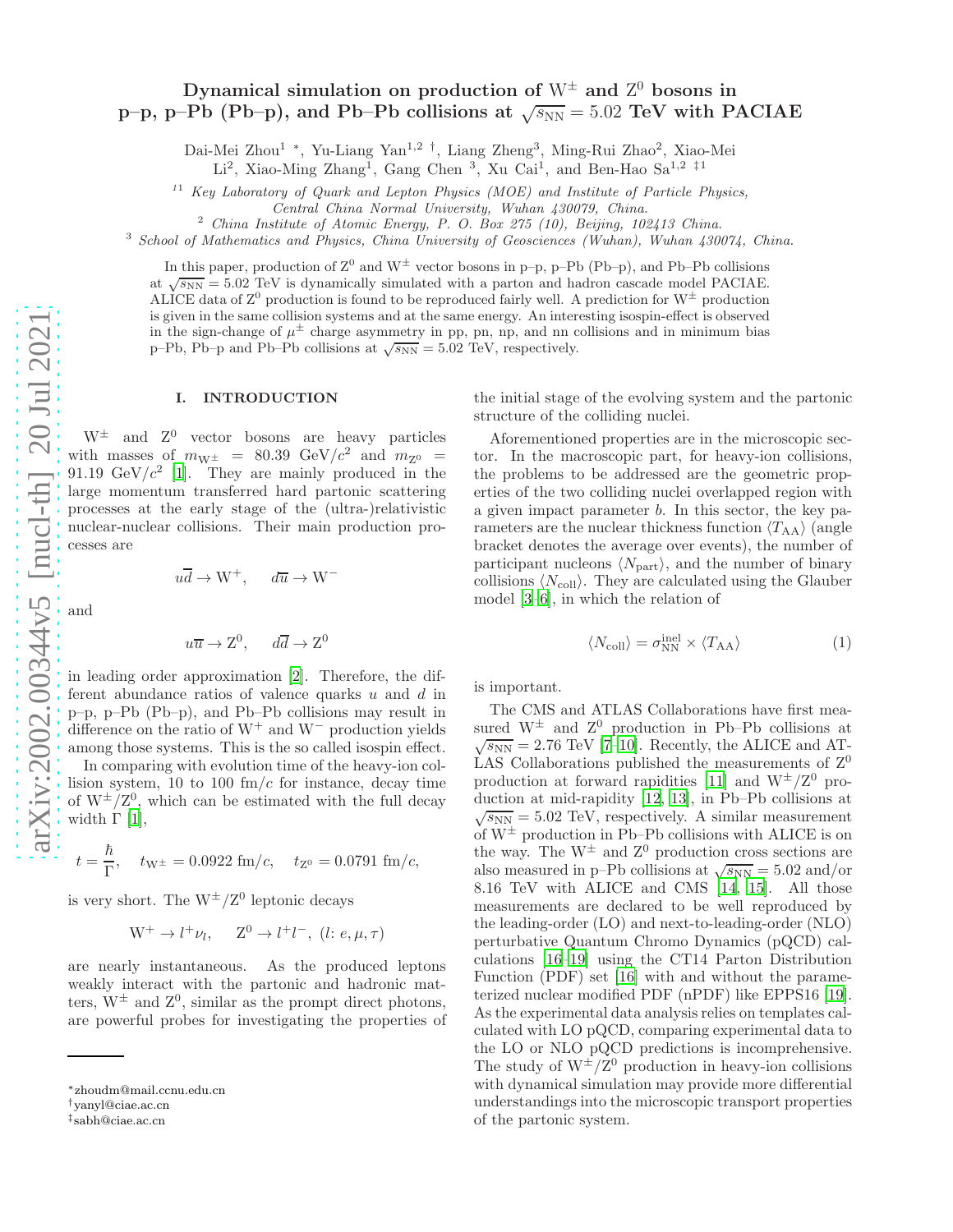## II. MODEL

A parton and hadron cascade model PACIAE [\[20\]](#page-5-11) is employed in this paper to dynamically simulate  $Z^0$ production in p–p and Pb–Pb collisions at  $\sqrt{s_{NN}}$  =

5.02 TeV. The results are compared with that measured by ALICE [\[11\]](#page-5-4). Production of  $W^{\pm}$  is predicted in the  $p-p$ , p–Pb (Pb–p), and Pb–Pb collisions at  $\sqrt{s_{NN}}$  = 5.02 TeV as well.



<span id="page-1-0"></span>FIG. 1: Left panel is the rescaled  $Z^0$  rapidity density  $\left(\frac{dN}{dy} / \left\langle T_{AA} \right\rangle\right)$  as a function of rapidity  $(y)$ . In this panel the results are shown in three y intervals [2.5, 3], [2.5, 4] and [3, 4]. The points are presented at the center of each of the intervals. Right panel shows the centrality dependence of  $R(dN/dy/\langle T_{AA}\rangle)$ .

The PACIAE model is based on PYTHIA event generator (version 6.4.28) [\[21](#page-5-12)]. For pp collisions, with respect to Pythia, the partonic and hadronic rescatterings are introduced in PACIAE, before string formation and after the hadronization, respectively. The final hadronic states are developed from the initial partonic hard scatterings followed by the parton and hadron rescattering stages. Thus, the PACIAE model provides a multi-stage transport description on the evolution of the collision system.

For heavy-ion collisions, the initial positions of nucleons in the colliding nucleus are described by the Woods-Saxon distribution and the number of participant (spectator) nucleons calculated by the Glauber model [\[3](#page-5-0)[–6](#page-5-1)]. Together with the initial momentum setup of  $p_x = p_y$ 0 and  $p_z = p_{\text{beam}}$  for each nucleon, a list containing the initial state of all nucleons in a given nucleus–nucleus colliding system is constructed. A collision happened between two nucleons if their relative transverse distance is less than or equal to the minimum approaching distance:  $D \leq \sqrt{\sigma_{\rm NN}^{\rm tot}/\pi}$ . The collision time is calculated with the assumption of straight-line trajectories. All such nucleon pairs compose a nucleon-nucleon (NN) collision (time) list. A NN collision with least collision time is selected from the list and executed by PYTHIA (PYEVNW subroutine) with the hadronization temporarily turned-off and the strings as well as diquarks broken-up. The nucleon list and NN collision list are then updated. A new NN collision with least collision time is selected from the updated NN collision list and executed with repeating the aforementioned step until the NN collision list is empty.

With those procedures, the initial partonic state for a nucleus-nucleus collision is constructed. Then it proceeds into a partonic rescattering stage where the LOpQCD parton-parton cross section [\[22,](#page-5-13) [23\]](#page-6-0) is employed. After partonic rescatterings, the string is recovered and then hadronized with the Lund string fragmentation regime resulting in an intermediate hadronic state. Finally, the system proceeds into the hadronic rescattering stage and results in the final hadronic state of the collision system.

The  $W^{\pm}/Z^0$  production yield is very low, e.g.,  $dN(Z^0)/dy \sim 10^{-9}$  at mid-rapidity in the most 20% central Pb–Pb collisions at  $\sqrt{s_{NN}}$  = 5.02 TeV. In our simulations, the relevant production channels are activated in a user controlled approach by setting MSEL= 0 together with the following subprocesses switched on:

$$
f_i \overline{f}_j \rightarrow W^+/W^-
$$
  
\n
$$
f_i \overline{f}_j \rightarrow gW^+/W^-
$$
  
\n
$$
f_i \overline{f}_j \rightarrow \gamma W^+/W^-
$$
  
\n
$$
f_i g \rightarrow f_k W^+/W^-
$$
  
\n
$$
f_i \overline{f}_j \rightarrow Z^0 W^+/W^-
$$
  
\n
$$
f_i \overline{f}_i \rightarrow W^+ W^-
$$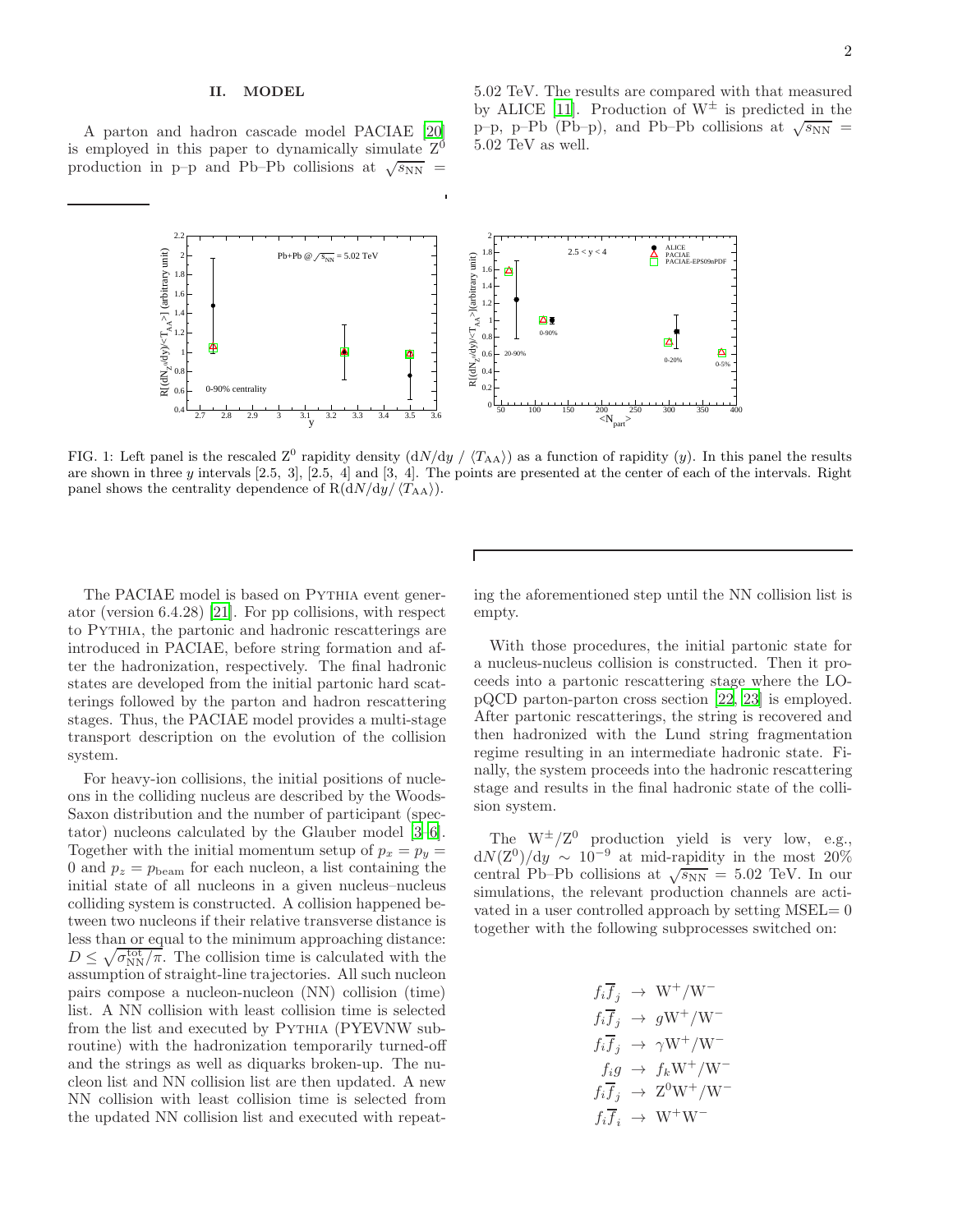for  $W^{\pm}$  production, and

$$
f_i \overline{f}_i \rightarrow \gamma^*/Z^0
$$
  
\n
$$
f_i \overline{f}_i \rightarrow g(\gamma^*/Z^0)
$$
  
\n
$$
f_i \overline{f}_i \rightarrow \gamma(\gamma^*/Z^0)
$$
  
\n
$$
f_i g \rightarrow f_i(\gamma^*/Z^0)
$$
  
\n
$$
f_i \overline{f}_i \rightarrow (\gamma^*/Z^0)(\gamma^*/Z^0)
$$
  
\n
$$
f_i \overline{f}_j \rightarrow Z^0 W^+/W^-
$$

for  $Z^0$  production. In aforementioned equations f refers

to fermions(quarks) and its subscript stands for flavor code.

As  $W^{\pm}$  and  $Z^{0}$  bosons are nearly transparency in both the Quark Gluon Matter and Hadron Matter, they are not considered in the partonic rescattering and hardonic rescattering in the PACIAE simulations. Thus the results of  $W^{\pm}$  and  $Z^{0}$  productions from PACIAE simulations are nearly the same as the ones from PYTHIA simulations for p–p collisions.



<span id="page-2-0"></span>FIG. 2: The centrality dependence of  $N/\langle T_{AA}\rangle$  (left panel),  $dN/dy/\langle T_{AA}\rangle$  (middle panel), and  $R(dN/dy/\langle T_{AA}\rangle)$  (right panel) for the  $\mu^+$  and  $\mu^-$  decaying from W<sup>+</sup> and W<sup>-</sup>, respectively, in the Pb–Pb collisions at  $\sqrt{s_{NN}} = 5.02$  TeV simulated with PACIAE-EPS09nPDF.

The Monte Carlo simulation of  $W^{\pm}/Z^0$  production described above is a triggered  $\mathrm{W}^\pm/\mathrm{Z}^0$  production approach (a bias sampling technique). A normalization factor is needed to account for the trigger bias effect (the bias correction). To make a fair comparison to the experimental data, we use the rescaled distribution defined as follows

<span id="page-2-1"></span>
$$
R(X) = X/X_{\text{ref}},\tag{2}
$$

### III. RESULTS AND DISCUSSIONS

The comparison of the rescaled  $Z^0$  rapidity-differential density  $R(\text{d}N_{Z^0}/\text{d}y / \langle T_{AA} \rangle)$  between PACIAE simulations and the ALICE measurements is shown in the left panel of Fig. [1](#page-1-0) for 0–90% centrality class in Pb–Pb collisions at  $\sqrt{s_{NN}} = 5.02$  TeV. The points on the plot, from the left to right, represent the results in rapidity intervals of  $2.5 < y < 3, 2.5 < y < 4$  and  $3 < y < 4$ . In both data and simulations, the value in  $2.5 < y < 4$  is cho-

where  $X$  denotes a given observed distribution, such as the rapidity density  $dN/dy / \langle T_{AA} \rangle$ . Here  $X_{ref}$  is a chosen reference point in the distribution. The comparison between data and simulations will be presented on the rescaled distribution  $R(X)$ .

sen as the reference point. In this figure, the black full circles are the ALICE measurements [\[11\]](#page-5-4), the red open triangles are PACIAE results with free proton PDF, and the green open squares are PACIAE results with EPS09 nPDF [\[24](#page-6-1)]. This panel shows that the ALICE measurements [\[11\]](#page-5-4) are well reproduced by PACIAE dynamical simulations within uncertainties.

The right panel of Fig. [1](#page-1-0) shows the centrality dependent of rescaled  $R(\mathrm{d}N_{\mathrm{Z}^0}/\mathrm{d}y/\langle T_{\mathrm{AA}}\rangle)$  in the Pb–Pb collisions at  $\sqrt{s_{NN}} = 5.02 \text{ TeV}$ . The red open triangles are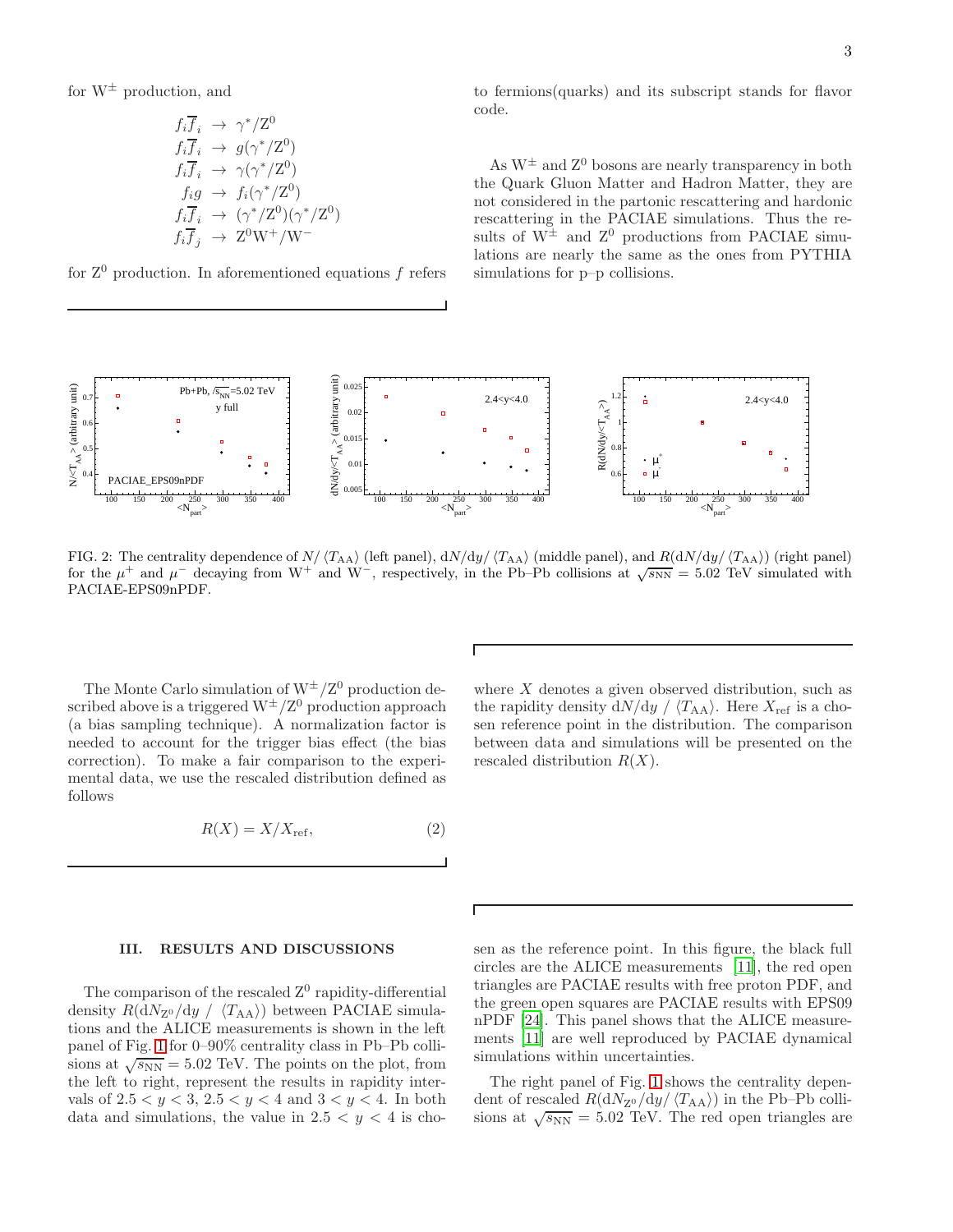

<span id="page-3-0"></span>FIG. 3: The rescaled  $\mu$  rapidity density  $(dN/dy) < T_{AA} >$  as a function of  $|y_{lab}|$ , for  $\mu^+$  and  $\mu^-$  decayed from W<sup>+</sup> and W<sup>-</sup>, in minimum bias p–Pb (left panel) and Pb–p (right panel) collisions at  $\sqrt{s_{NN}} = 5.02$  TeV respectively.

PACIAE results with free proton PDF, and the green open squares are those with EPS09nPDF, while the AL-

ICE data are indicated by the black full circles. Again, the ALICE data are well reproduced within error bars.



<span id="page-3-1"></span>FIG. 4: The  $\mu$  charge asymmetry in minimum bias p–p, p–n, n–p, and n–n collisions at center of energy equal to 5.02 TeV is given in left panel with blue open squares, from left to right respectively. The black full circles in this panel are the same as blue ones but for minimum bias p–p, p–Pb, Pb–p and Pb–Pb collisions at  $\sqrt{s_{NN}}$ =5.02 TeV, respectively. middle panel is the  $\mu$  differential charge asymmetry in minimum bias p–Pb (black full circles) and Pb–p (blue open squares) collisions at  $\sqrt{s_{NN}}$  =5.02 TeV. The  $\mu$  charge asymmetry as a function of  $\langle N_{\text{part}} \rangle$  in Pb–Pb collisions at  $\sqrt{s_{NN}}$ =5.02 TeV is given in right panel.

Similar model calculations for  $\mu^{\pm}$  production in Pb-Pb collisions at  $\sqrt{s_{NN}} = 5.02 \text{ TeV}$  are shown in Fig. [2.](#page-2-0) In this figure and in following studies for Pb–Pb collisions, the calculations are made in event centralities 0– 5%, 0–10%, 0–20%, 0–40%, and 0–90% within the corresponding impact parameter intervals of [0, 3.5], [0, 4.94], [0, 6.98], [0, 9.88] and [0, 14.96] fm to match the event geometries shown in ALICE data [\[5\]](#page-5-14). The  $\langle N_{\text{part}} \rangle$  from optical Glauber calculations are, correspondingly, 378.6, 348.3, 298.1, 219.9 and 111.7.

This figure shows the centrality dependent  $N/\langle T_{AA} \rangle$ (left panel), the corresponding  $dN/dy / \langle T_{AA} \rangle$  (in 2.4 <  $y < 4$ , middle panel) and the rescaled distribution of

 $R(dN/dy / \langle T_{AA} \rangle)$  (in 2.4 < y < 4, right panel) obtained from PACIAE simulations with nPDF for  $W^{\pm}$  decay  $\mu^{\pm}$ in Pb–Pb collisions at  $\sqrt{s_{NN}} = 5.02$  TeV. The trends of the distributions shown in the left and middle panels are similar to what are shown in Fig. 13 in [\[12\]](#page-5-5). However the  $\mu^{\pm}$  is obtained in the full  $p_{\text{T}}$  phase space in PACIAE simulations while ATLAS measures that in  $p_T > 25 \text{ GeV}/c$ , where the event reliability is very low.

Meanwhile, we present the model calculation for the rescaled distributions, which is defined in eq. [\(2\)](#page-2-1), for  $\mu^{\pm}$ from  $W^{\pm}$  decays in p–Pb and Pb–p collisions at  $\sqrt{s_{NN}}$  = 5.02 TeV in Fig. [3.](#page-3-0) The results are presented in rapidity intervals of [2.03, 2.53], [2.53, 3.03], and [3.03, 3.53]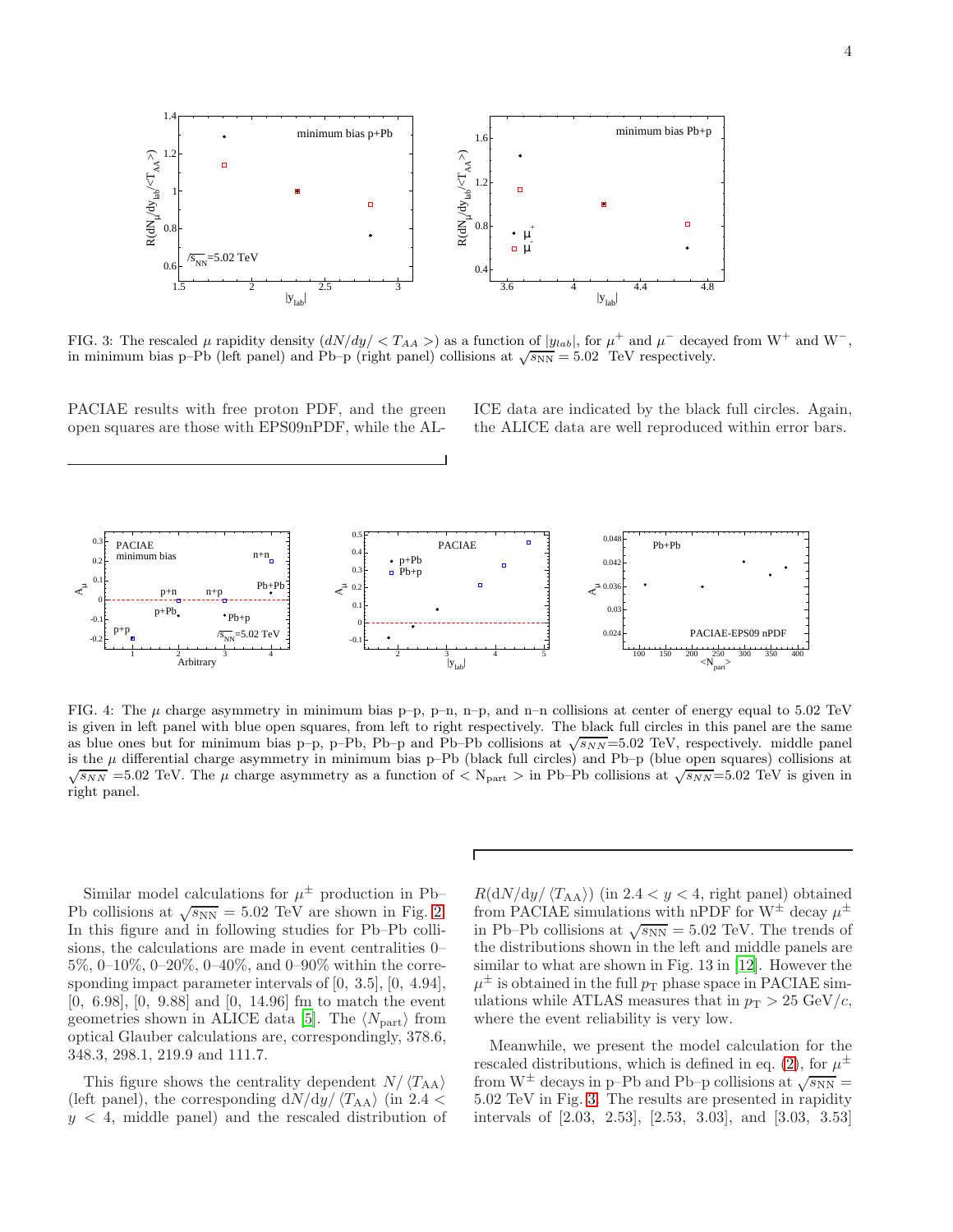in p–Pb collisions, and of [2.96, 3.46], [3.46, 3.96], and [3.96, 4.46] in Pb–p collisions. A rapidity shift  $\Delta y =$ 0.465 has been used to account for the asymmetric beam energy configurations. In these figures, different rapidity dependence for  $\mu^+$  and  $\mu^-$  are observed between the proton-going and Pb-going directions.

The asymmetry between  $W^+$  and  $W^-$  production yields, stemming from the isospin effect, can be studied with the asymmetry of their decay products  $\mu^+$  and  $\mu^-$  as follows

$$
A_{\mu} = \frac{Y_{\mu^{-}} - Y_{\mu^{+}}}{Y_{\mu^{-}} + Y_{\mu^{+}}}.
$$
\n(3)

Г

The  $\mu^{\pm}$  charge asymmetries in minimum bias pp, pn, np, and nn collisions at  $\sqrt{s} = 5.02$  TeV are presented in the left panel of Fig. [4](#page-3-1) as the blue open squares. The black full circles are the results form minimum bias p–Pb, Pb– p, and Pb–Pb collisions at  $\sqrt{s_{NN}} = 5.02$  TeV. In the middle panel of Fig. [4,](#page-3-1) we present the differential charge

The PACIAE simulations on rapidity distributions of  $\mu^+$  (left panel) and  $\mu^-$  (right panel) in the minimum bias p–Pb and Pb–p collisions at  $\sqrt{s_{NN}} = 5.02$  TeV are given in Fig. [\(5\)](#page-5-15). The relations of  $y_{lab} = y_{cms} - 0.465$  and  $y_{lab} = y_{cms} + 0.465$  are used in p-Pb and Pb-p collisions, respectively.

Figure. [\(6\)](#page-6-2) shows the PACIAE (with EPS09 nPDF) simulations on rapidity distributions of  $\mu^+$  (left panel) and  $\mu^-$  (right panel) for 0–10% (black full circles) and 0–

## IV. SUMMARY AND ACKNOWLEDGMENT

The parton and hadron cascade model of PACIAE is employed simulating the dynamical production of  $W^{\pm}/Z^0$  bosons in pp, p-Pb (Pb-p) and Pb-Pb collisions at  $\sqrt{s_{NN}} = 5.02$  TeV for first time in this paper. The rescaled  $dN/dy / \langle T_{AA} \rangle$  for  $Z^0$  bosons measured by ALICE in Pb–Pb collisions at  $\sqrt{s_{NN}} = 5.02 \text{ TeV} [11]$  $\sqrt{s_{NN}} = 5.02 \text{ TeV} [11]$ are fairly reproduced. Simulations on  $\mu^{\pm}$  production are given for all collision systems. A sign-change of  $\mu^{\pm}$ charge asymmetry are observed in pp, pn, np, and nn collisions and in minimum bias p–Pb, Pb–p and Pb–Pb collisions at  $\sqrt{s_{NN}} = 5.02$  TeV, respectively. These in-

asymmetry as a function of  $|y_{lab}|$  of  $\mu^{\pm}$  in minimum bias p–Pb (black full circles) and Pb–p (blue open squares) collisions at  $\sqrt{s_{NN}} = 5.02$  TeV. The rapidity intervals presented here are the same as that in Fig. [3.](#page-3-0) The right panel of Fig. [4](#page-3-1) shows the  $\mu^{\pm}$  asymmetry varying with  $\langle N_{\text{part}} \rangle$  in Pb–Pb collisions at  $\sqrt{s_{\text{NN}}} = 5.02 \text{ TeV}.$ 

The hierarchy of the charge asymmetry observed in pp, pn, np and nn collisions shown in Fig. [4](#page-3-1) can be understood by the variation of relative abundance of the valence u and d quarks in those colliding hadron objects. The similar trend observed with nuclear collision beams thus arises due to the increasing neutron abundance from pp to Pb–Pb collisions. The Pb-beam is more neutronlike than the proton-beam. Therefore, the sign flipping of  $A_\mu$  from p–Pb to Pb–p collisions shown in the middle panel of Fig. [4](#page-3-1) is a natural outcome of the different valence kinematic dominance between proton-side and Pb-side detector acceptance regions.

90% (red open squares) in Pb–Pb collisions at  $\sqrt{s_{NN}}$  = 5.02 TeV. The results are compared with that in pp (blue open circles) collisions at the same energy. It shows that the shape of the y-differential distribution in  $0-90\%$  Pb– Pb collisions is more similar to the distribution in pp than to that in the most 10% Pb–Pb. The rapidity plateau of  $\mu^-$  is observed to be wider than  $\mu^+$  in all the collision systems studied.

teresting isospin-effect observations are worthwhile to be investigated further. Meanwhile, carrying out studies of  $W^{\pm}/Z^0$  boson production in dynamical simulations with partonic transport effects may shed a light on the understanding of medium induced higher order effects in the future works.

This work was supported by the National Natural Science Foundation of China (11775094, 11805079, 11905188, 11775313), the Continuous Basic Scientific Research Project (No.WDJC-2019-16) in CIAE, National Key Research and Development Project (2018YFE0104800) and by the 111 project of the foreign expert bureau of China.

- <span id="page-4-0"></span>[1] Particle data group, Review of Particle Physics, Chinese Phys. C 38 (2014) 27.
- <span id="page-4-1"></span>[2] A. D. Martin, R. G. Roberts, W. J. Stirling and R.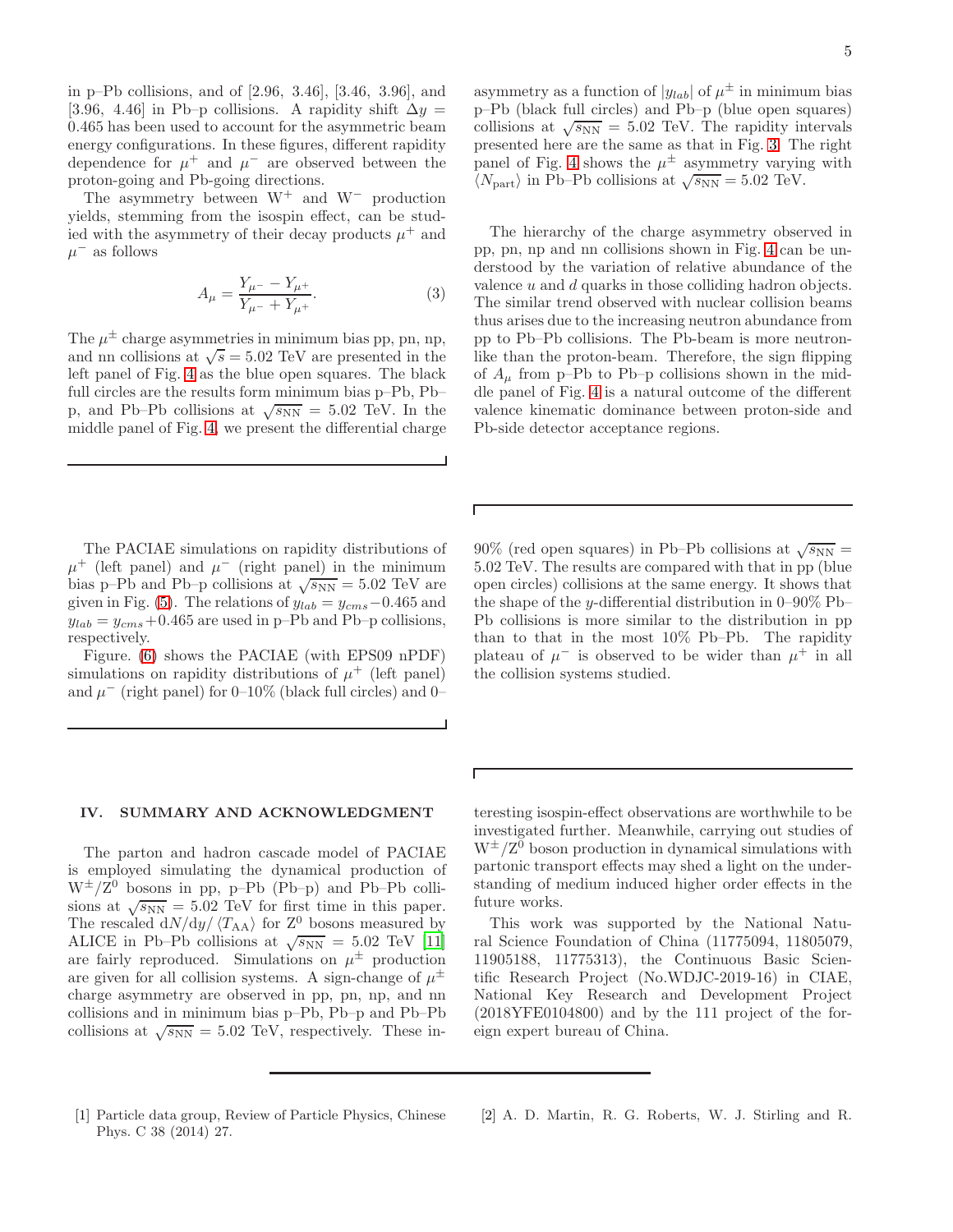

<span id="page-5-15"></span>FIG. 5: The left and right panels are rapidity distributions of  $\mu^+$  and  $\mu^-$  decayed from W<sup>+</sup> and W<sup>-</sup>, respectively. They are dynamically simulated in minimum bias p–Pb and Pb–p collisions at  $\sqrt{s_{NN}} = 5.02$  TeV by PACIAE model.

S. Thorne, Eur. Phys. J. C 14 (2000) 133, arXiv: [hep-ph/9907231](http://arxiv.org/abs/hep-ph/9907231) [hep-ph].

- <span id="page-5-0"></span>[3] A. Shor and R. Longacre, Phys. Lett. B 218, 100 (1989).
- [4] B. I. Abelev, et al., STAR Collaboration, Phys. Rev. C 79, 034909 (2009).
- <span id="page-5-14"></span>[5] B. I. Abelev, et al., ALICE Collaboration, Phys. Rev. C 88, 044909 (2013).
- <span id="page-5-1"></span>[6] D. Miskowiec[,http://www.linux.gsi.de/-misko/overlap/.](http://www.linux.gsi.de/-misko/overlap/)
- <span id="page-5-2"></span>[7] CMS Collab., Phys. Lett. B 715 (2012) 66, arXiv: 1205.6334 [hep-ex].
- [8] ATLAS Collab., Eur. Phys. J. C 75 (2015) 23, arXiv: 1408.4674 [hep-ex].
- [9] CMS Collab., Phys. Rev. Lett. 106 (2011) 212301, arXiv: 1102.5435 [hep-ex].
- <span id="page-5-3"></span>[10] ATLAS Collab., Phys. Rev. Lett. 110 (2013) 022301, arXiv: 1210.6486 [hep-ex].
- <span id="page-5-4"></span>[11] ALICE Collab., Phys. Lett. B 780 (2018)372, arXiv: 1711.10753v2 [hep-ex].
- <span id="page-5-5"></span>[12] ATLAS Collab., Eur. Phys. J. C 79 (2019) 935, arXiv: 1907.10414v1 [hep-ex].
- <span id="page-5-6"></span>[13] ATLAS Collab., arXiv: 1910.13396v1 [hep-ex].
- <span id="page-5-7"></span>[14] ALICE Collab., JHEP, 02. 077 (2017), arXiv:

1611.03002v2 [hep-ex]; ALICE Collab., arXiv: 2005.11126v1 [hep-ex].

- <span id="page-5-8"></span>[15] CMS Collab., Phys. Lett. B 800 (2020) 135048.
- <span id="page-5-9"></span>[16] S. Dulat, T.-J. Hou, J. Gao, M. Guzzi, J. Huston, P. Nadolsky, J. Pumplin, C. Schmidt, D. Stump, and C. P. Yuan, Phys. Rev. D 93 (2016) 033006, [arXiv:1506.07443v](http://arxiv.org/abs/1506.07443)2 [hep-ph].
- [17] K. J. Eskola, H. Paukkunen, and C. A. Salgado, JHEP, 04. 065 (2009), arXiv: 0902.4154 [hep-ph].
- [18] A. Kusina, F. Lyonnet, D. B. Clak, E. Godat, T. Jezo, K. Kovarik, F. I. Olness, I Schienbein, and J. Y. Yu, arXiv: 1610.02925 [nucl-th].
- <span id="page-5-10"></span>[19] K. J. Eskola, P. Paakkinen, H. Paukkunen, and C. A. Salgado, Eur. Phys. J. C 77 (2017) 163, arXiv: 1612.05741 [hep-ph].
- <span id="page-5-11"></span>[20] Ben-Hao Sa, Dai-Mei Zhou, Yu-Liang Yan, Xiao-Mei Li, Shene-Qin Feng, Bao-Guo Dong, and Xu Cai., Comput. Phys. Commun. 183, 333 (2012); ibid, 224, 412 (2018).
- <span id="page-5-12"></span>[21] T. Söjstrand, S. Mrenna, and P. Skands, JHEP, 05, 026 (2006).
- <span id="page-5-13"></span>[22] B. L. Combridge, J. Kripfgang, and J. Ranft, Phys. Lett. B 70, 234 (1977).